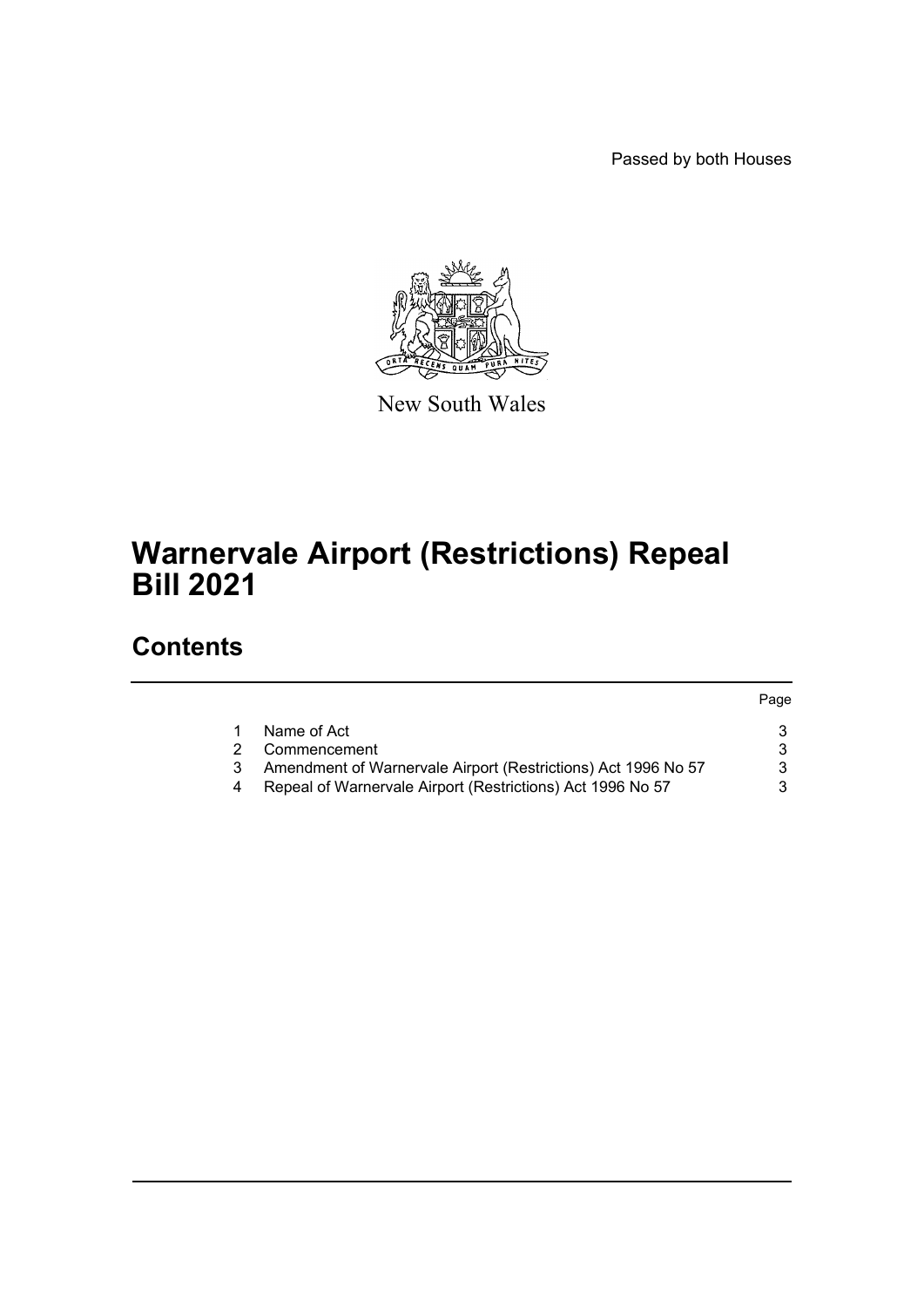*I certify that this public bill, which originated in the Legislative Assembly, has finally passed the Legislative Council and the Legislative Assembly of New South Wales.*

> *Clerk of the Legislative Assembly. Legislative Assembly, Sydney, , 2021*



New South Wales

# **Warnervale Airport (Restrictions) Repeal Bill 2021**

Act No , 2021

An Act to amend the *Warnervale Airport (Restrictions) Act 1996* to remove the daily take off and landing cap and to provide for the repeal of the *Warnervale Airport (Restrictions) Act 1996*.

*I have examined this bill and find it to correspond in all respects with the bill as finally passed by both Houses.*

*Assistant Speaker of the Legislative Assembly.*